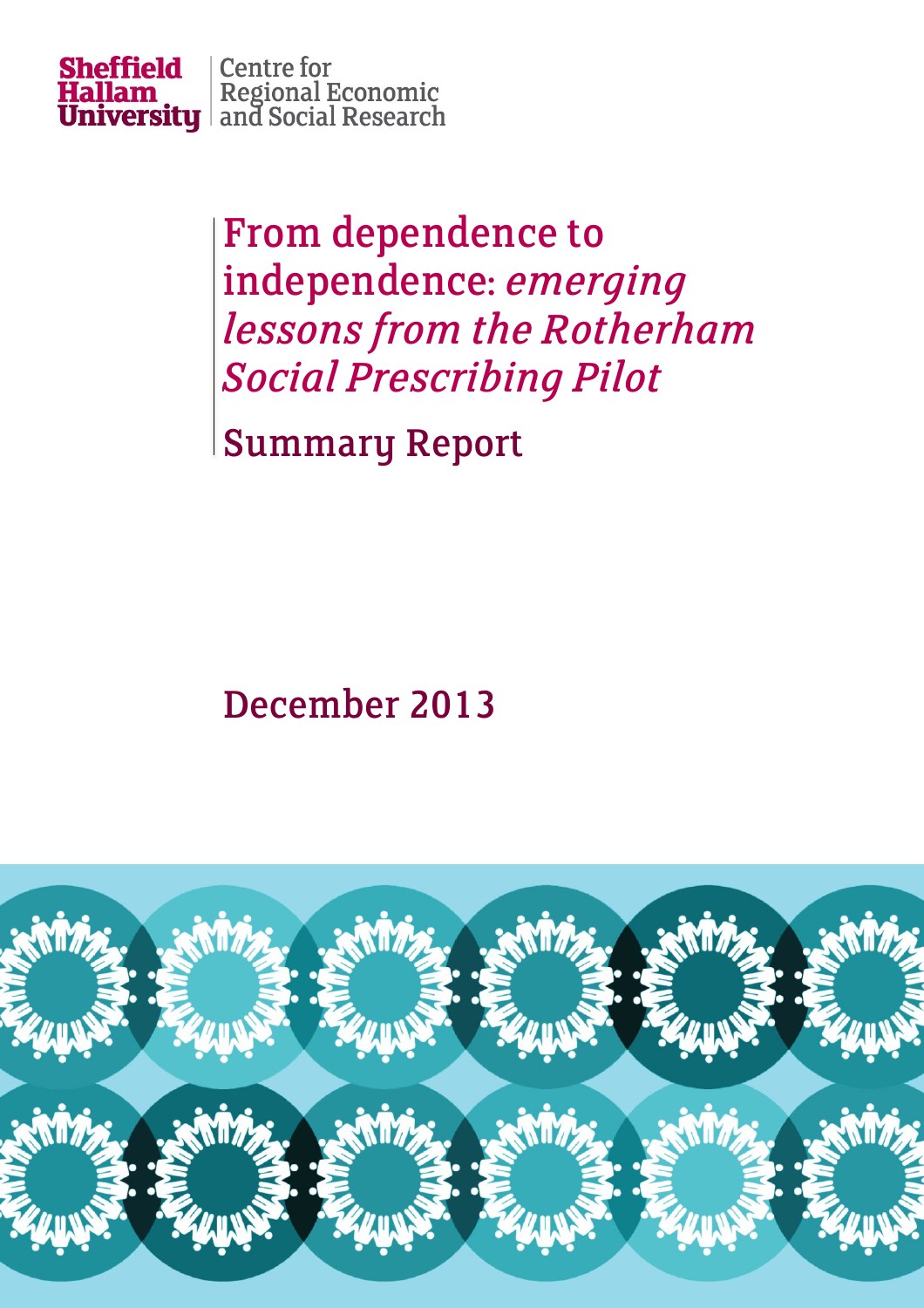# **From dependence to independence:**  emerging lessons from the Rotherham Social Prescribing Pilot

**Summary Report** 

**Author(s):** 

Chris Dayson

Nadia Bashir

Sarah Pearson

December 2013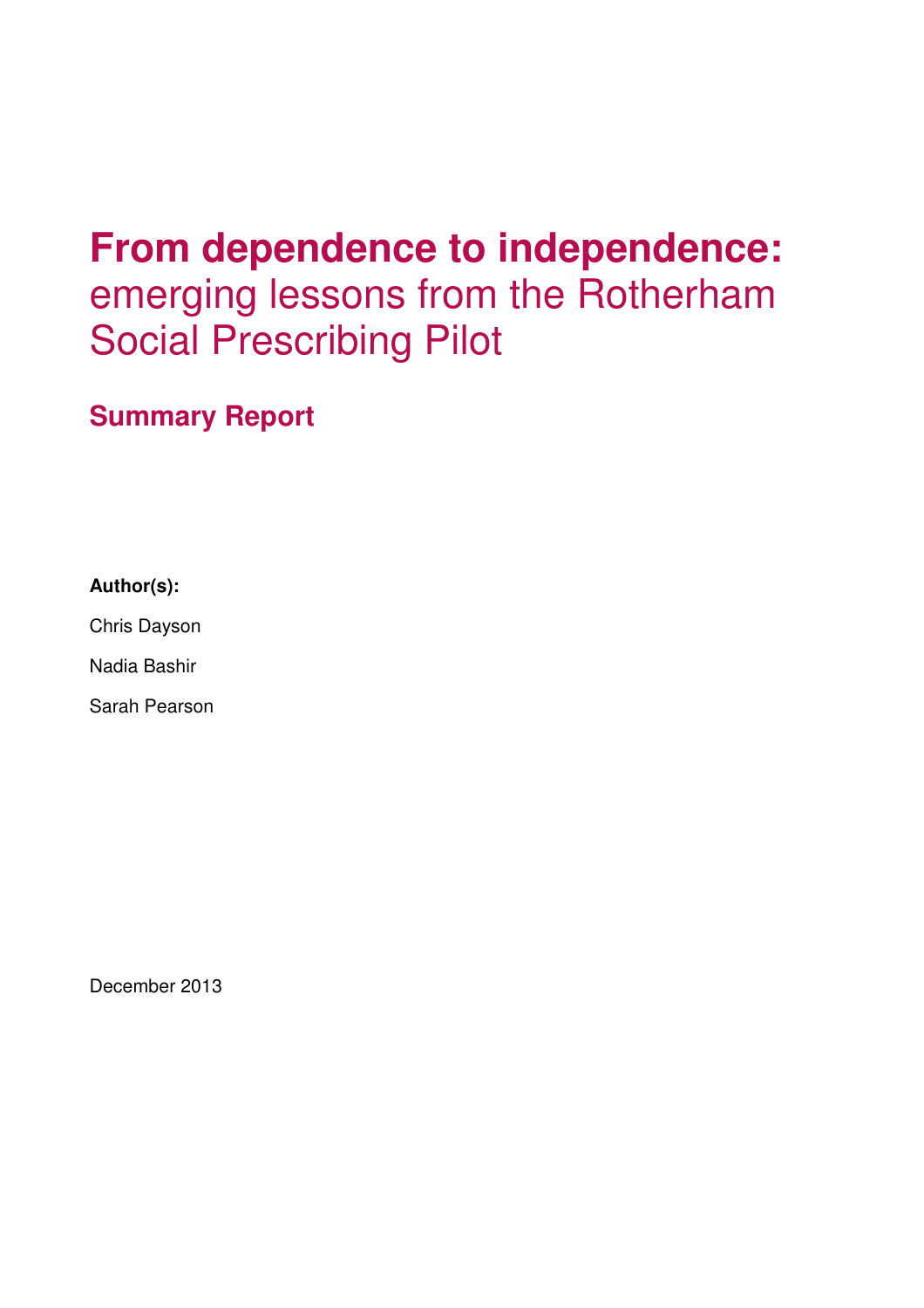## **Contact Information**

| <b>For CRESR</b> |                                                                                                  | <b>For VAR</b> |                                                                                               |
|------------------|--------------------------------------------------------------------------------------------------|----------------|-----------------------------------------------------------------------------------------------|
| Name:            | Chris Dayson<br><b>Research Fellow</b>                                                           | Name:          | Linda Jarrold<br>Adult Health and Social Care Development<br>Officer (VCS)                    |
| Address:         | Unit 10 Science Park<br><b>City Campus</b><br><b>Howard Street</b><br>Sheffield<br><b>S1 1WB</b> | Address:       | <b>Voluntary Action Rotherham</b><br>The Spectrum<br>Coke Hill<br>Rotherham<br><b>S60 2HX</b> |
| Tel:             | 0114 2253539                                                                                     | Tel:           | 01709 834449                                                                                  |
| Email:           | c.dayson@shu.ac.uk                                                                               | Email:         | linda.jarrold@varotherham.org.uk                                                              |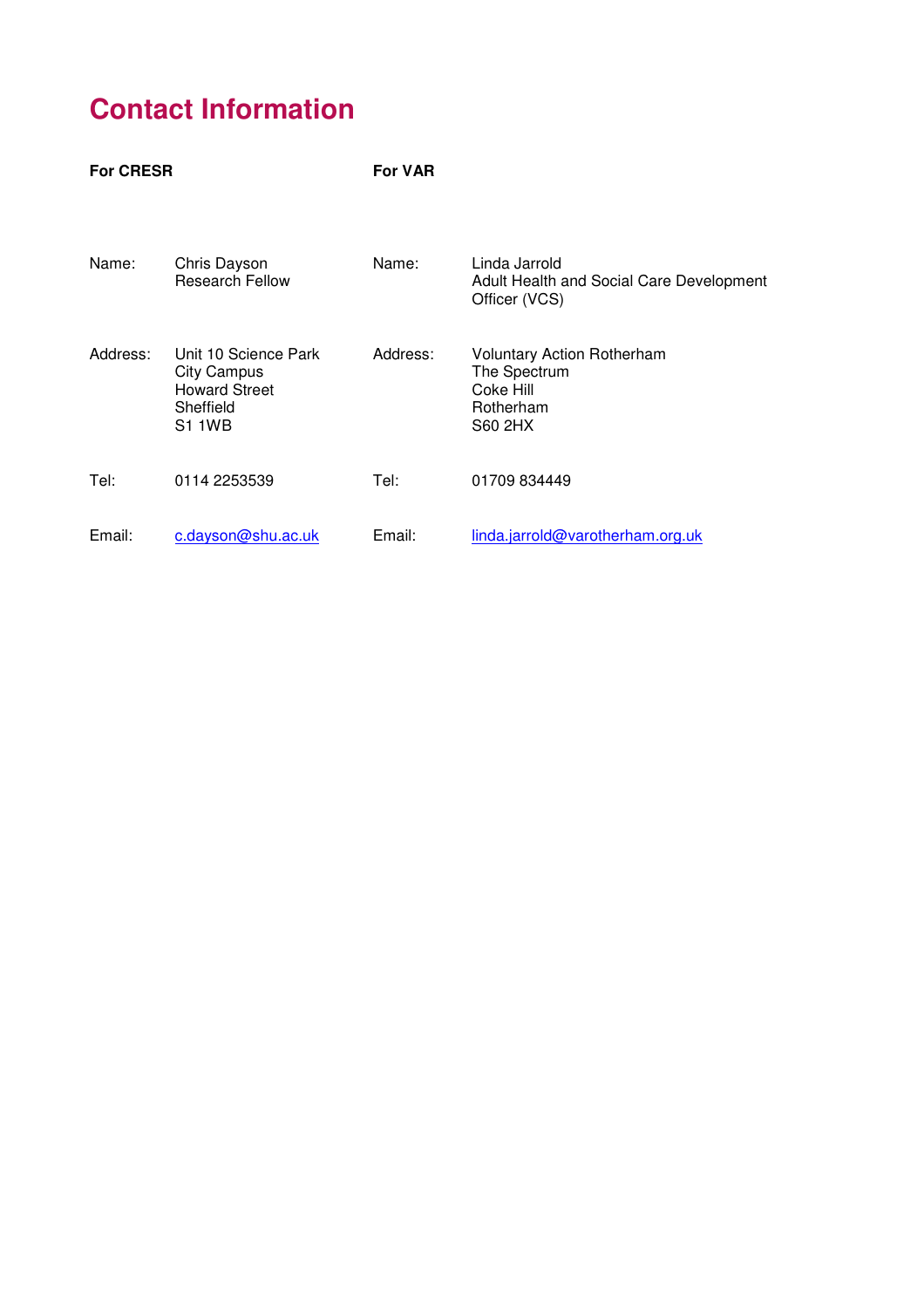### **Introduction**

This is the first report from the independent evaluation of the innovative Rotherham Social Prescribing Pilot being undertaken by the Centre for Regional Economic and Social Research (CRESR) at Sheffield Hallam University. The pilot is being delivered by Voluntary Action Rotherham (VAR) on behalf of NHS Rotherham CCG. It runs from April 2012 to March 2014 as part of a wider GP-led Integrated Case Management Pilot and aims to increase the capacity of GP practices to meet the non-clinical needs of their patients with long term conditions (LTCs). The pilot has received around £1m as part of a programme to provide 'additional investment in the community'.

### **What is social prescribing?**

Solutions for improving the health and well-being of people from marginalised and disadvantaged groups that place greater emphasis on preventative interventions have become increasingly common in public policy. Social prescribing commissions services that will prevent worsening health for people with existing LTCs and reduce costly interventions in specialist care. It links patients in primary care and their carers with non-medical sources of support within the community. It is tailor-made for Voluntary and Community Sector (VCS) led interventions and can result in:

- better social and clinical outcomes for people with LTCs and their carers
- more cost efficient and effective use of NHS and social care resources
- a wider, more diverse and responsive local provider base.

### **The Rotherham Social Prescribing Model**

The Rotherham Social Prescribing Model is based around a core team consisting of a Project Manager and five Voluntary and Community Sector Advisors (VCSAs) employed by VAR, and a grant programme, which funds additional capacity within the VCS, enabling the development of new community-based services:

- the Project Manager oversees the day to day running of the pilot, including management of the grant programme, and acts as a liaison between VCS providers and wider NHS structures.
- VCSAs provide the link between the pilot and multidisciplinary primary care teams. They receive referrals from GP practices of eligible patients and make an assessment of their support needs before referring them on to appropriate VCS services.
- through the grant programme **23 VCOs have received grants** with a budgeted total value of £603,000. The grants enable these organisations to deliver a **menu of 33 separate social prescribing services**. These services **act a as a gateway** for Social Prescribing patients to access the broader range of services available through the wider VCS.

The pilot covers the whole of the borough of Rotherham. As such it is one of the largest of its kind, as the majority of social prescribing activity in the UK has a much smaller geographic focus.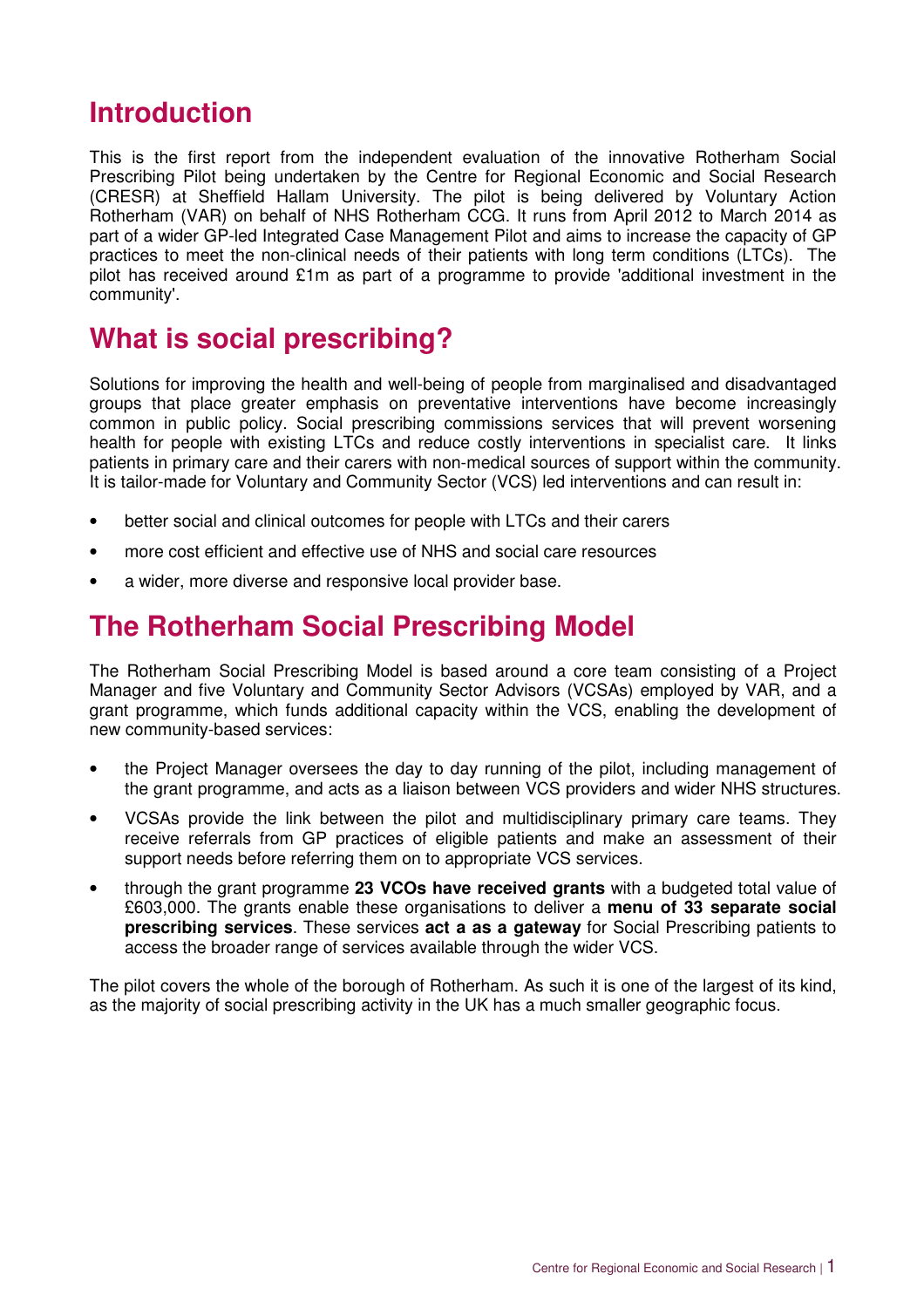### **What has the Pilot achieved so far?**

### **Referrals**

Since September 2012 the pilot has engaged with 28 GP Practices in Rotherham to receive referrals as part of the Case Management Pilot. Overall, **808 referrals were made in the first 12 months** compared to an initial target of 625. It is estimated that around 1,400 patients and carers will have engaged with the service by March 2014.

So far there have been **1,207 onward referrals to VCS services**. Of these 616 have been to services in receipt of direct funding through the pilot and a further 591 have been to services that have not received any funding through the pilot. The types of services most frequently accessed are:

- community based activity (268 referrals, 22 per cent of referrals)
- information and advice (187, 15 per cent)
- befriending (133, 11 per cent)
- community transport (106, nine per cent)

### **Reducing hospital episodes**

The ability of the Pilot to demonstrate impact on patients' need for hospital based services is a key measure of its success. Analysis of hospital episodes has focussed on a cohort of 161 patients for whom data was available for the six months prior to and preceding their SPS referral. The cohort includes clients referred between August and December 2012. Reductions in three types of hospital episodes have been identified compared to the six months prior to referral:

- Accident and Emergency attendances reduced by 21 per cent
- hospital admissions reduced by nine per cent
- outpatient appointments reduced by 29 per cent.

At this stage it is not possible to attribute these changes directly to Social Prescribing but they should be interpreted as positive sign of the potential of the service to have an impact on reducing resources in the longer term.

#### **Social outcomes**

Patients' progress towards social outcomes is measured through an 'outcomes star' style tool developed specifically for the service. Initial analysis of this data shows that patients are making positive progress:

- 78 per cent made progress on at least one outcome after six months
- of the outcome categories scoring low (two points or less) at referral, 58 per cent recorded an increase after six months.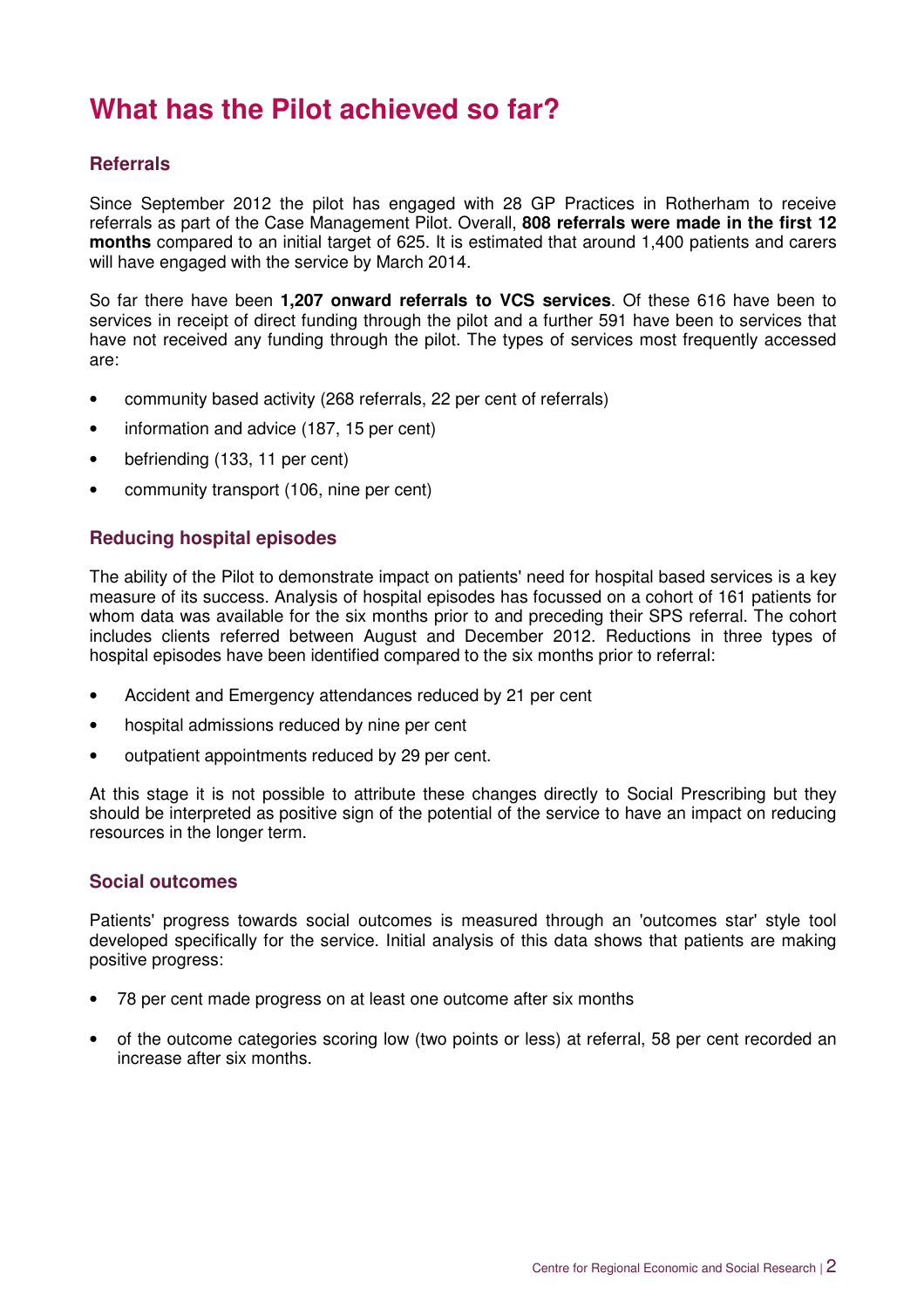### **What is the learning from the pilot?**

### **Action learning**

The ability of the pilot to respond flexibly to the needs of patients, carers and provider organisations has emerged as one of the strengths of the pilot. It is likely that this 'action learning' approach to delivery was enabled by the fact that the service was established as a pilot rather than a mainstream service.

#### **Effectiveness of the Rotherham Social Prescribing model**

VCS providers and public sector stakeholders were largely positive about the model of delivery and the role VAR plays in managing the pilot. VAR's understanding of and reach into the VCS across Rotherham means it is uniquely placed to co-ordinate the pilot. However, it was felt that the effectiveness of the pilot was limited by the risk stratification criteria used to determine eligibility for support. By focussing on the most intensive users of health services commissioners were missing an opportunity to achieve a greater number of preventative impacts.

#### **Additionality and added value**

The vast majority of VCS activities funded through the pilot are additional. Funding has been used to set-up new services that were not available before and to create additional capacity in existing services. The service has also enabled a number of VCS organisations to provide publicly funded health and social care services for the first time and has created a gateway to wider VCS provision that did not previously exist. This has had the cumulative effect of increasing the overall range, scope and volume of services available to patients with LTCs and their carers.

Public sector stakeholders highlighted the added value provided by the various VCS activities provided through the pilot. In particular they emphasised the benefits for public bodies beyond the CCG as commissioners of the pilot. The local authority, through benefits in the areas of social care and public health, were identified as direct beneficiaries even though they have not funded the pilot.

#### **Outcomes and impact**

Although the evidence for this report was collected relatively early in the pilot a number of examples of outcomes and impact have emerged. These include: patients becoming more independent and able to access social prescribing activities with less intensive support; patients becoming better at managing their long term condition themselves; patients and carers feeling less socially isolated and enjoying more social interaction; and a general improvement in the quality of care available to patients as a result the case management approach. At this stage these provide an illustration of the types of outcomes and impact that might occur more widely as a result of social prescribing in the longer term.

#### **Sustainability and future funding**

Interview participants from the VCS and public sectors were asked to consider if, and how, the pilot and the activities it has supported could be sustained if funding for the pilot was not continued beyond March 2014. Respondents were clear that it would be very difficult to sustain the current model without core funding of some sort and withdrawing the services could lead to considerable disbenefits for patients.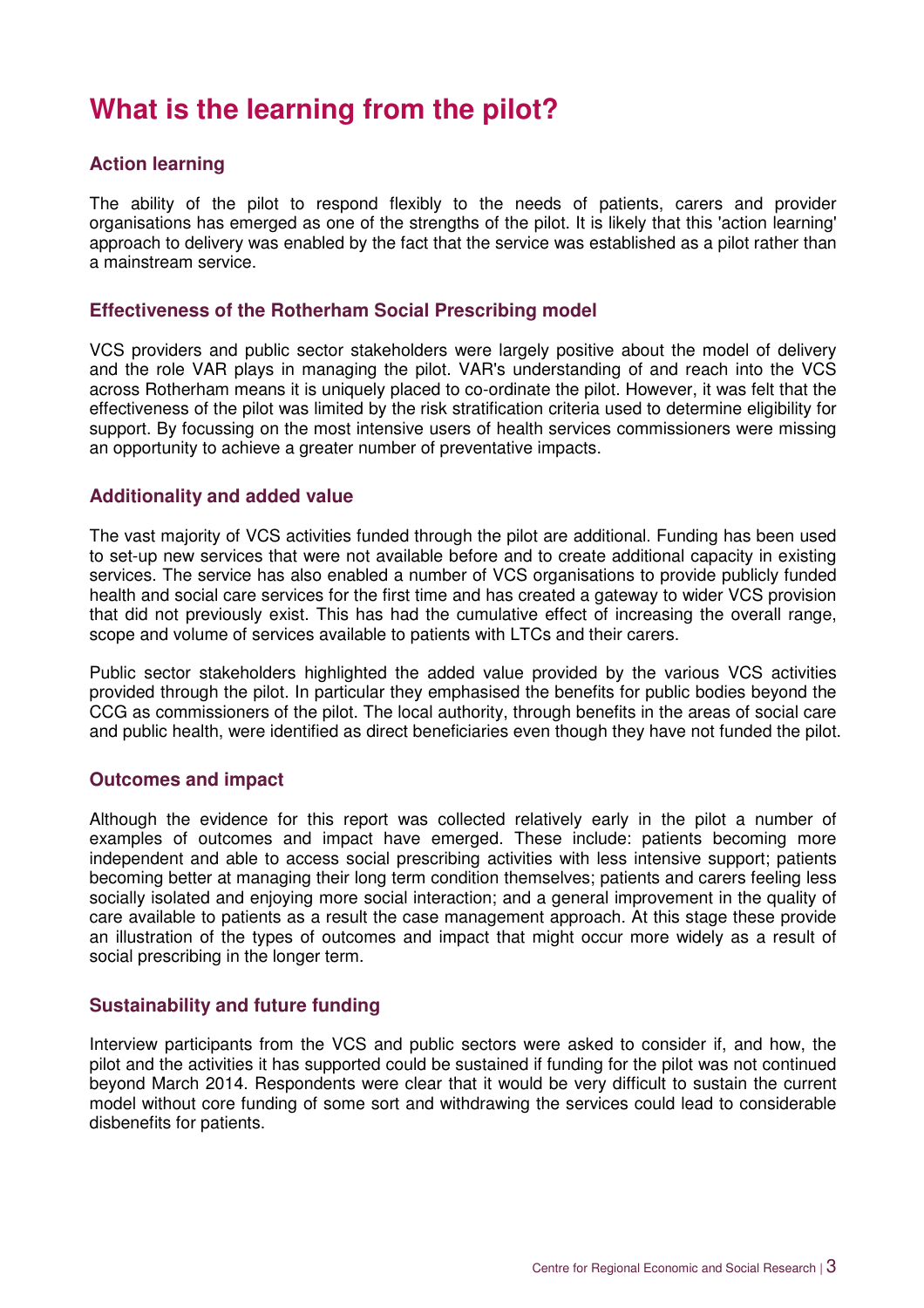### **Conclusions**

- 1. **The CCG, GP practices and the wider NHS** benefit from the opportunity to refer patients with LTCs to community based services that complement traditional medical interventions. The pilot provides GPs with a gateway to these services and wider VCS provision. There are a number of signs that these interventions could help reduce demand on costly hospital episodes in the longer term.
- 2. **Other public sector bodies, particularly local authority public health and social care**, benefit from additional services that can be accessed by people with complex needs. Wider preventative benefits are likely to emerge over a longer period. There are strong links between the pilot's achievements and the borough's Health and Well-being Strategy.
- 3. **People with LTCs and their carers** benefit from an alternative approach to support. There is evidence that social prescribing clients are becoming more independent, have experienced a range of positive outcomes associated with their health and well-being, and are becoming less socially isolated.
- 4. **Funded VCS providers** have benefited from the opportunity to broaden and diversify their provision for people with complex needs. It has enabled a number of smaller community level providers to engage with health commissioning for the first time, whilst enabling more established providers to test the effectiveness of new and innovative types of provision.

### **Recommendations**

#### **Immediate recommendations**

- 1. Effective communication between VAR and VCS providers, and between VCS providers, is crucial to the ability of the pilot to function effectively. Consideration should be given to how **more frequent face-to-face contact between providers** can be facilitated.
- 2. The NHS and public sector partners **need to quickly provide a clear message about the future of the service**. The pilot has built up a considerable head of steam over the past 18 months but there is a danger that this could be lost if a decision about recommissioning is not made soon.

#### **Longer term recommendations**

- 1. The **Pilot should be continued for at least another year**. This will provide sufficient time to identify the longer term outcomes and impacts of the service and provide a degree of financial stability for VCS providers at a time when the wider financial climate in which they are operating is quite volatile.
- 2. An extension to the pilot would benefit from funding from **the local authority (public health and/or social care) as well as the CCG**. Given the potential preventative benefits and the links to the Health and Well-being Strategy, this might be through the Integration Transformation Fund (ITF).
- 3. The **funding base of VCS providers could be diversified**. This includes direct payment and individual budget holders purchasing services, and self-funding of certain activities. If there is evidence of public sector resource savings, future social prescribing services could be commissioned through a social impact bond (SIB).